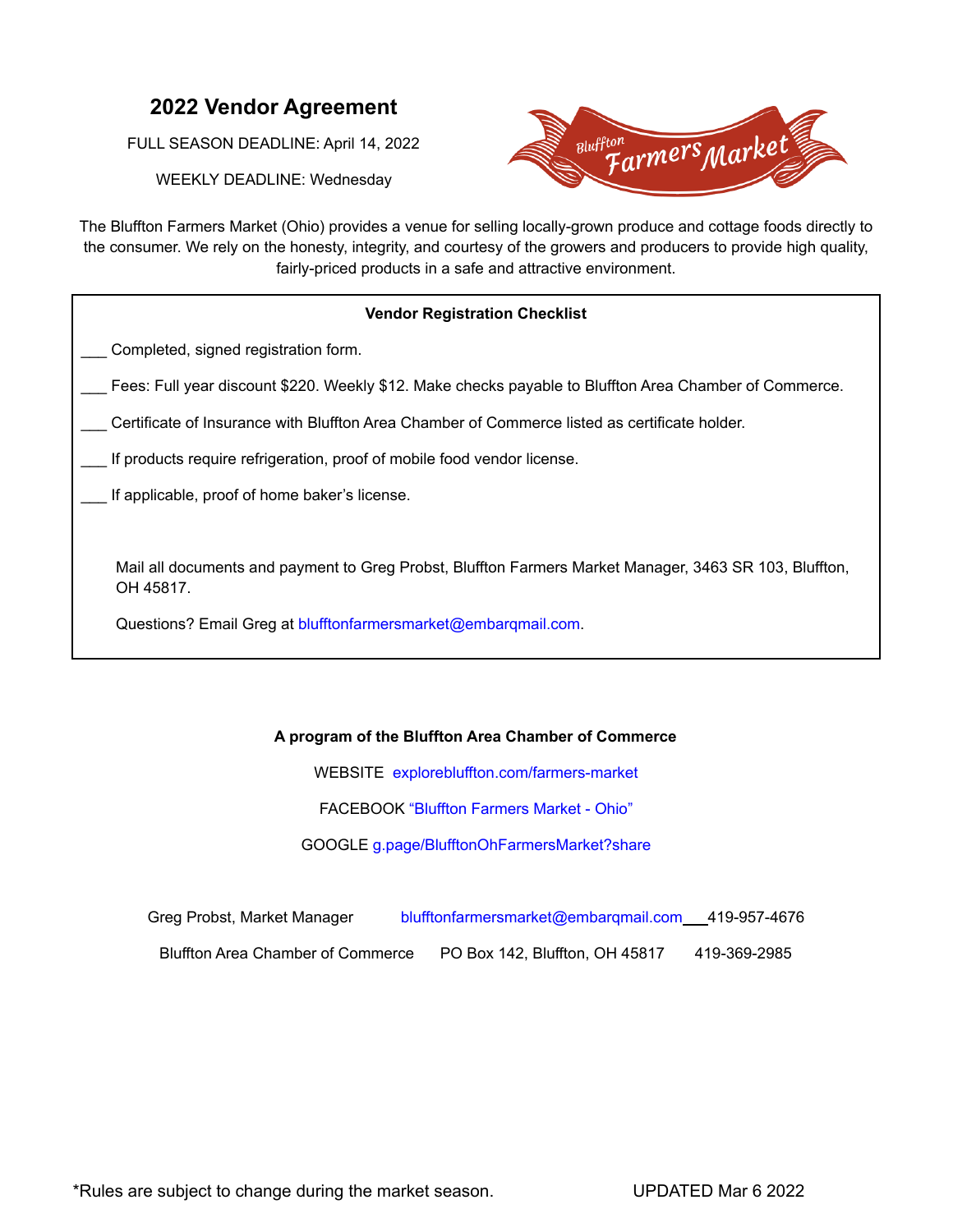## **2022 Bluffton Farmers Market Rules and Regulations\***

#### Page 1 of 2

1. Fresh, high quality fruits, vegetables, herbs, cut flowers, bedding plants, potted plants, and other agricultural products may be sold. All home-produced products (jams, jellies, baked goods, etc.) must comply with all State of Ohio cottage foods rules. See Cottage Foods Production Operation fact sheet [bit.ly/3oHTcq3](https://bit.ly/3oHTcq3)

2. Vendors must clearly display the name of the farm or business and post prices for all items being sold, or individual products must be priced. All edible home-produced products must be individually labeled following cottage food rules.

3. The majority of products should be grown or produced by the vendor in Ohio. At the discretion of the market management, exceptions may be made. Vendors who grow and/or produce their own product will have priority over those who sell products made or grown elsewhere.

4. Vendors must provide a certificate of insurance with a minimum \$300,000.00 liability before participating in the market. The certificate must be submitted by April 14, 2022 for full-year vendors (or Wednesday prior to attending). Certificate holder is Bluffton Area Chamber of Commerce, PO Box 142, Bluffton, OH 45817. Email to [blufftonfarmersmarket@embarqmail.com](mailto:blufftonfarmersmarket@embarqmail.com) or mailed to Greg Probst, 3463 SR 103, Bluffton, OH 45817.

5. The insured adult must be listed as an applicant and be present at the market with underage staff.

6. All vendors must describe products to be sold during the 2022 Market Season on the registration form.

7. Vendors with products requiring refrigeration must provide their own refrigeration. They must also purchase a mobile food vendor license from the health department in the county where they reside.

8. The 2022 season will begin Saturday, May 7, 2022 and end Saturday, October 29, 2022. The market will be open from 8:30 a.m. until noon.

9. Fees for 2022 will be \$12.00 per week. The full year discounted fee is \$220.00 if paid by April 14, 2022. The annual fee secures a specific spot for the year. If you are unable to use your annual reservation for any reason, fees are not refundable.

Make checks payable to Bluffton Area Chamber of Commerce. Weekly fees may be paid with cash or check at the market.

10. Set up begins at 7:30 a.m. Vendors are not permitted in the parking lot before that time. Cones will be placed on reserved spots and the remainder of spots will be on a first come, first served basis.

11. Stands must be operated in a safe, sanitary, and neat manner.

- Canopies may only be used if tied or weighted down. Vendors will be asked to remove unsecured canopies.
- Sales areas must be clear of garbage. Sellers must clean their spaces after each market. Please leave the space as clean as you found it.

12. No smoking, vaping, or chewing tobacco in the vendor area. No pets in the vendor area.

RULES & REGULATIONS CONTINUE NEXT PAGE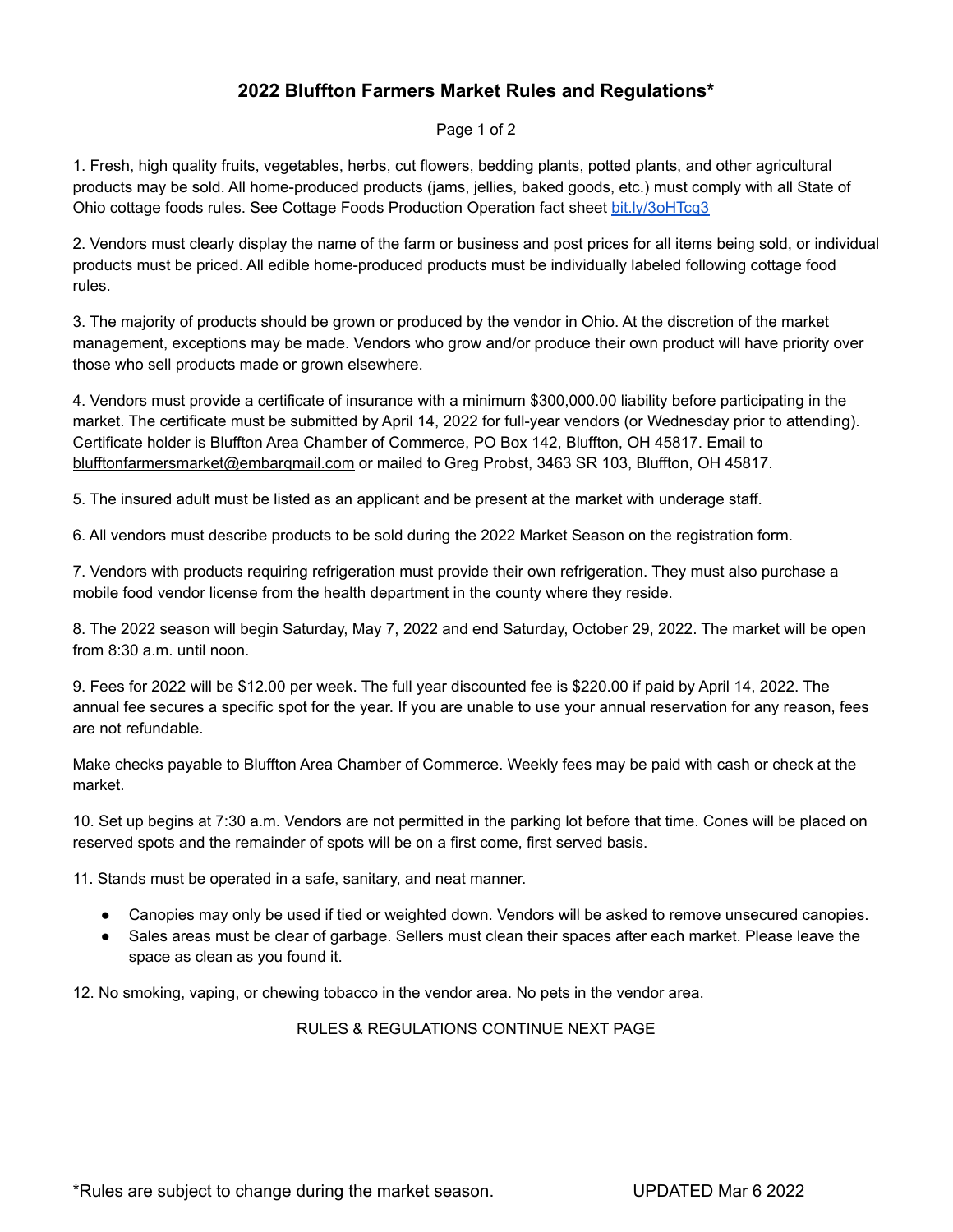### **2022 Bluffton Farmers Market Rules and Regulations\***

Page 2 of 2

13. All vendors must be set up by 8:30 a.m. and stay until noon. Please see the manager if an emergency requires you to leave early.

14. Venders who purchase a full-year reservation and are unable to make a market day, should contact the manager at [blufftonfarmersmarket@embarqmail.com](mailto:blufftonfarmersmarket@embarqmail.com) no later than 6:00 a.m. on Saturday morning. Failure to notify the manager may void the reservation for the remainder of the year. Please help us make the space available for another vendor for that day only. First absence without notice, we will remind you. Second and additional unannounced absences, \$6 penalty.

15. As always, a cordial attitude at the market and online is required. The success of the Market is based on your treatment of your customers and fellow vendors.

Any mishandled disagreements between either vendors or customers may lead to a dismissal from the Market. Any problems or concerns should be brought to the market manager for resolution.

The market manager and the Bluffton Area Chamber of Commerce are here to help you with any issues.

------------------------

| Greg Probst, Market Manager       | blufftonfarmersmarket@embargmail.com | 419-957-4676 |
|-----------------------------------|--------------------------------------|--------------|
| Bluffton Area Chamber of Commerce | PO Box 142, Bluffton, OH 45817       | 419-369-2985 |

New contact information for a returning vendor? Check if yes!

\*Rules are subject to change during the market season. UPDATED Mar 6 2022